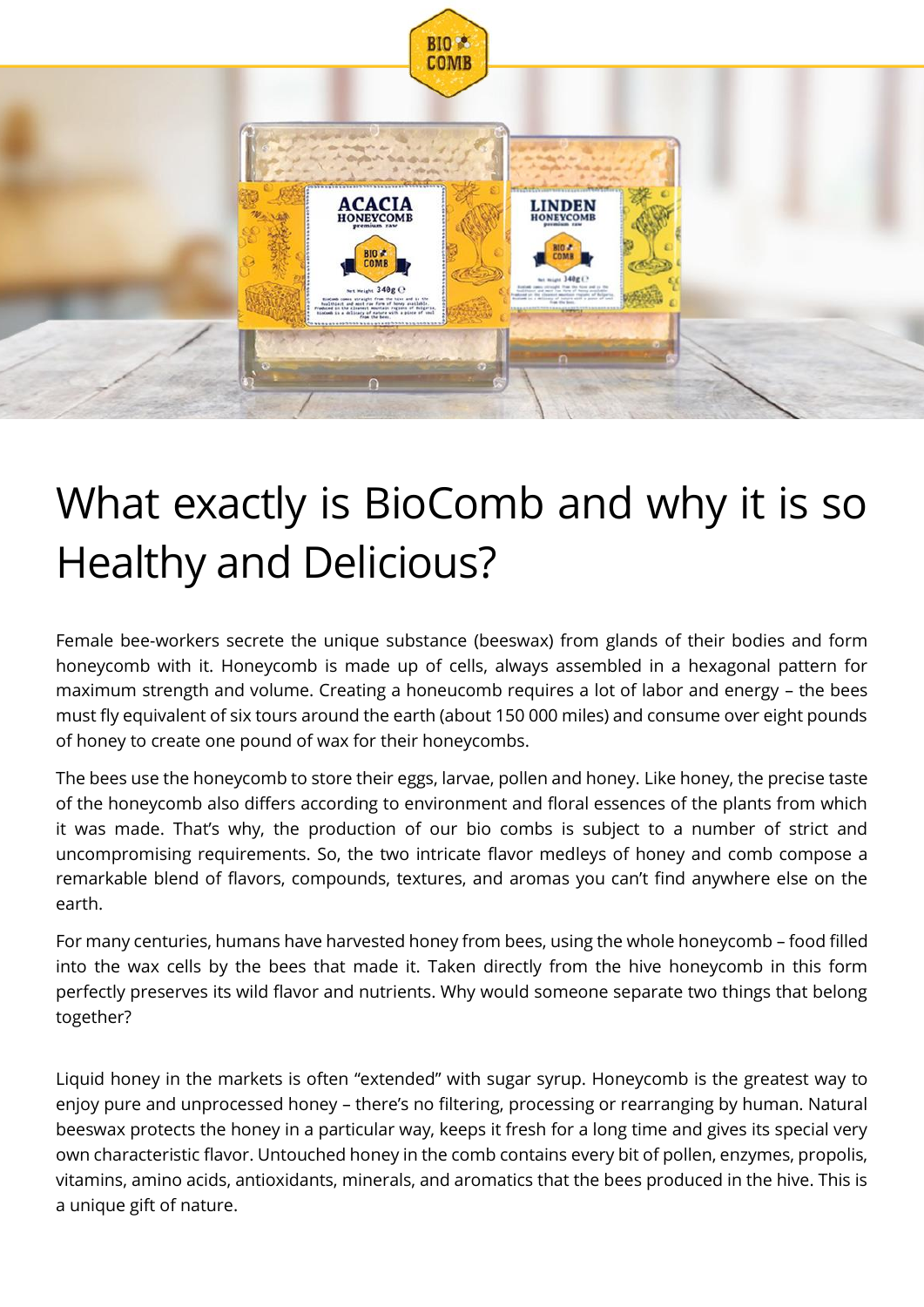That's why some consumers prefer honey that came straight from the hive – the purest, rawest honey packed in hexagonal shaped beeswax cells of the honeycomb, just as the bees had intended. And our bees have years of experience, they are dedicated experts in producing honeycombs! Many kids believe that honey comes from the factories and eating honeycomb is a funny and healthy way to learn more about how honey originates from the flowers and bees.

One of nature's golden gifts, honeycomb has always been an important ingredient on human menus. If you are honey lover but have never tasted honeycomb, it's well worth trying!

## Why it is so healthy?

The real advantage of honeycomb is not just the untouched raw honey in the comb, but the actual comb itself. The wax cells are not only edible, they are more nutritious than the honey itself, containing a natural antibiotic, large amounts of propolis and pollen, even some residual royal jelly. Honeycomb wax also is one of the best natural cures for allergies and asthma. Chewing honeycomb during allergy season will alleviate sneezing, runny nose and watery eyes. It also helps reduce pain or symptoms of sore throats, sinus infections, toothaches and tension in the neck and jaw. In fact, chewing honeycomb is recommended for people who suffer from periodontitis and gum bleeding. Beeswax has been proven as an effective oral cleaner, brushing gums and teeth and removing plaque. In other studies, chewing honeycomb has been shown to help clear the blood vessels and airway passages from viruses causing diseases such as bronchitis, pneumonia and colds. Eating raw honey that's still in its comb has some amazing health benefits.

Raw foods maintain the activity of any enzymes and healthy bacteria present when they enter your body. Raw honey retains high levels of antioxidant and antibacterial activity, natural vitamins and minerals such as calcium, magnesium, manganese, zinc, iron, sulphur, copper, potassium, plus vitamin C, B1, B2, B3, B5 and B6. It contains the probiotic bifidobacteria, encouraging the growth of healthy bacteria in the digestive tract.

Occasionally the honeycomb may contain a few cells filled with pollen which are considered as a special treat! You can take a nice bite of the whole honeycomb and get all the benefits of raw honey with some additional benefits from the comb itself.

### And of course, BioComb is so delicious? Hot to eat it?

Few people have tested honeycomb and fewer know that it is something perfectly edible, including the wax. You can enjoy the full flavor of honey eating pieces of freshly honeycomb right out of the box that you buy it in, and the wax can be chewed like a sweet and healthy natural gum. Initially the honeycomb may looks like a dry square of beeswax, but when you cut into the surface of the comb, the sealed honey flows up and spills out of the cells. The soft waxy bite is chewy, pleasantly sweet, fresh and brightly flavored! The beeswax is so delicate and saturated in honey, a true delicacy and a delight to nibble on. There's absolutely no need to chew and spit it out, because the soft texture is easily digested. But the more delicious and popular way to eat honeycomb is to spread it over a piece of warm toast. The comb will melt just a bit and you'll can enjoy the delicious topping. It is also good on hot biscuits, rolls, muffins or pancakes. Honeycomb is great for cooking, crushed over breakfast fruits or as a